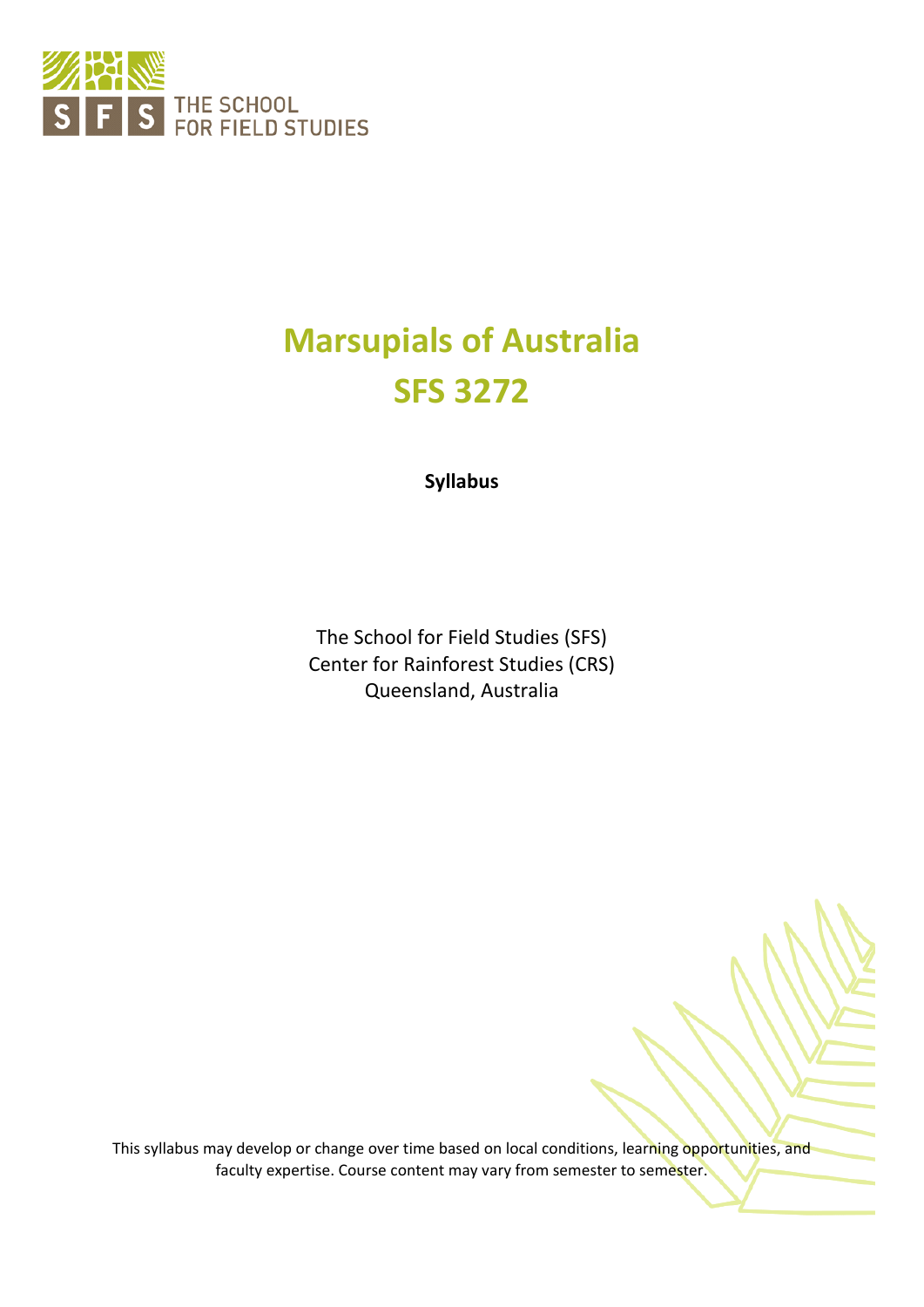## **COURSE CONTENT SUBJECT TO CHANGE**

#### *Please note that this is a copy of a recent syllabus. A final syllabus will be provided to students on the first day of academic programming.*

SFS programs are different from other travel or study abroad programs. Each iteration of a program is unique and often cannot be implemented exactly as planned for a variety of reasons. There are factors which, although monitored closely, are beyond our control. For example:

- Changes in access to or expiration or change in terms of permits to the highly regulated and sensitive environments in which we work;
- Changes in social/political conditions or tenuous weather situations/natural disasters may require changes to sites or plans, often with little notice;
- Some aspects of programs depend on the current faculty team as well as the goodwill and generosity of individuals, communities, and institutions which lend support.

Please be advised that these or other variables may require changes before or during the program. Part of the SFS experience is adapting to changing conditions and overcoming the obstacles that may present. In other words, the elephants are not always where we want them to be so flexibility is key.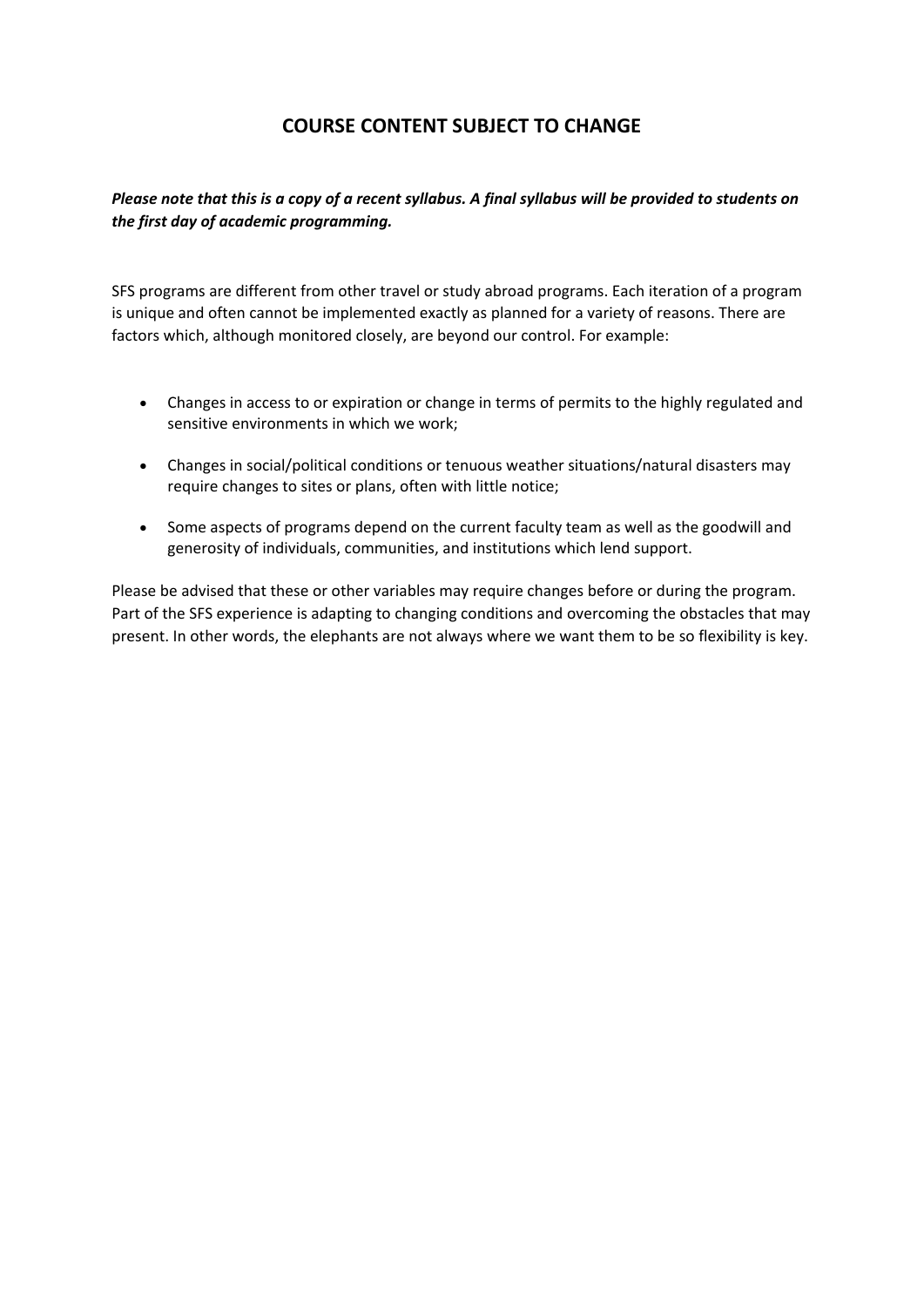## **Course Overview**

This 4-week program will focus on the evolution, biogeography, ecology, behaviour and conservation of marsupials of Australia.

Australia is one of the most ancient continents on our planet with geological features dating back to more than 1.7 billon years. Its history was influenced by long periods of isolation from other land masses while uplifts and erosion of mountains, forming and disappearance of inland seas and cycles of fires, drought, cyclones and flooding shaped this land. This long history resulted in a unique diversity of plants and animals. Ancient forms of mammals, such as egg-laying monotremes and some small marsupials lived amongst Australia's dinosaurs about 110 million years ago and formed part of the ancient Gondwana fauna. After the extinction of the dinosaurs and when Australia finally broke away from Gondwana it took with it its unique array of mammals into isolation. Freed from the past dominating dinosaurs and finding themselves on a vast continent with no competing intruders, Australia's ancient marsupials could thrive and diversify. Marsupial 'hippos', 'rhinos' and 'tapirs' occupied the land while killer-kangaroos targeted the weakest of these herds of grazing marsupials.

The following period of cycling climate between icehouse phases with cold and dry conditions and greenhouse phases with warm and wet conditions pushed the existing species to become giants. Some of the species grew up to 3 meters and were hunted by Pleistocene Marsupial lions which were of the size of an African lion. Then, over the last 100,000 years 86% of Australia's megafauna became extinct, but many small-sized species (10 to 100kg survived to the present days. As Australia continued to be a land of extremes with many habitats fluctuating between fires and floods, these surviving marsupials developed a range of adaptations to changing conditions. These include embryonic diapauses, fire-induced torpor and vasoconstriction.

With arrival of humans on the Australian continent, some 60,000 years ago, and the settlement of Europeans on this continent, conditions started to change again and many factors contribute to a rising extinction of marsupial species in Australia. Australia has a sad record of disappearing mammalian species with one to two extinctions of endemic land mammal species per decade (Woinarski et al. 2015).

Apart from habitat loss, habitat fragmentation and introduced predators are major threats to our current mammalian fauna. Marsupial species suffer particularly from introduced predators. Climate change amplifies many of these extinction causing factors with more extreme weather events, flooding and fires.

In this course you will understand the factors that resulted in the dominance of marsupials on the Australian continent and current factors that jeopardize their survival into the future. You will become familiar with a wide array of marsupial species that inhabit different habitats of Australia today and which threats they are facing. Mitigating these threats requires knowledge of their ecology and behaviour, the application of sophisticated and preferably non-invasive field research methods and the introduction of effective conservation policies. This course will introduce you to some of these field research methods that Australian scientists are using to study marsupials and other mammalian species and to the current legislative and community-driven conservation tools.

You will gain practical field experiences by assessing factors that facilitate and inhibit the colonization of restored habitat by Australian mammals and particularly marsupials.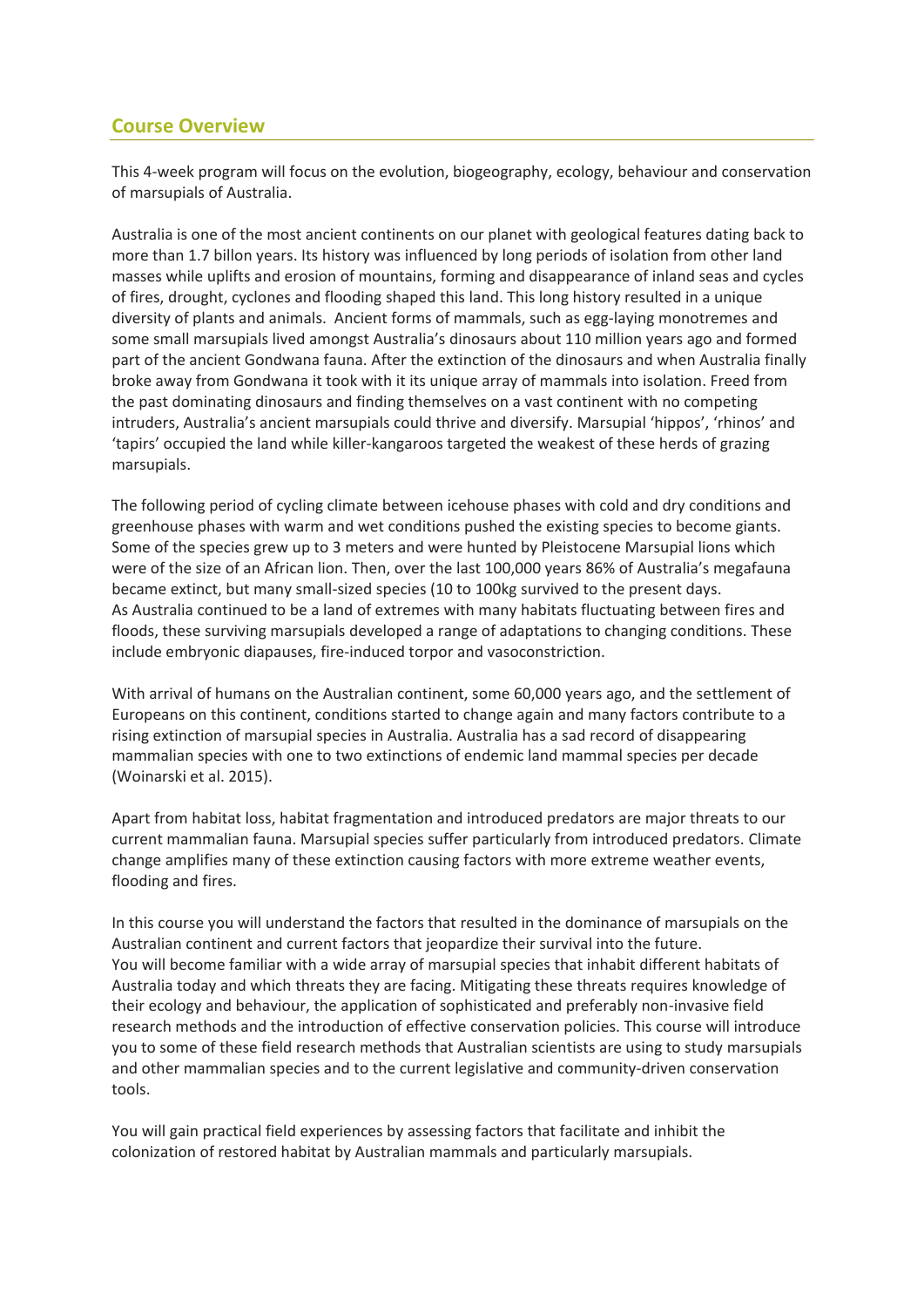The course will mainly take place on the Atherton Tablelands in the Wet Tropics of Eastern Australian, an area with one of the highest proportions of endemic mammals in Australia. While you are living in a campus that is situated in rainforest habitat where you encounter Striped Possums and Bandicoots when doing spotlighting at night, you will also visit wet and dry sclerophyll forests to observe Gliders and will spend some days in Australia's savannahs to see large kangaroos. You will meet wildlife caretakers and learn from their work to rehabilitate tree-kangaroos and pademelons and will hear from indigenous people about their connection to Australia's unique wildlife species.

## **Learning Objectives**

- 1. Gain in-depth knowledge about the evolution, taxonomy, physiology, ecology and behaviour of marsupial species of Australia
- 2. Learn how marsupials and other mammals of Australia have adapted to habitats that can fluctuate between extremes
- 3. Get insight into the threats that jeopardize the survival of many marsupial and mammalian species into the future
- 4. Develop an understanding on how Australian governmental and non-governmental entities work to mitigate these threats
- 5. Get familiar with some non-invasive field research techniques to study marsupial
- 6. Gain confidence in both independent and group work activities and public speaking.

#### **Assessments**

| Assessment Item                       | Value (%) |
|---------------------------------------|-----------|
| Marsupial species talk                | 10        |
| Conservation project group assignment | 15        |
| Species quiz                          | 20        |
| Short field research report           | 25        |
| Final Fxam                            | 20        |
| Participation                         | 10        |
| Total                                 |           |

## **Assessment descriptions**

**Marsupial species talk (10%):** You will be assigned a marsupial species and present information about its distribution, main habitat, its ecology and conservation issues in a three-minute talk (3MT). This is mainly a desktop work but requires you to use a diversity of resources.

**Conservation project group assignment (15%):** In this group assignment you will deliver a comprehensive preparation of a conservation project. Based on a given conservation issue you will research options for conservation approaches that can contribute to the resolution of the conservation issue. You have to identify the best option and justify it by taking into account costs, partners, methodological aspects and effectiveness. Your group will present your ideas to the class and needs to be able to explain why this approach should be adopted.

**Species Quiz (20%)**: Your will be given a suite of marsupial species. You will get yourself familiar with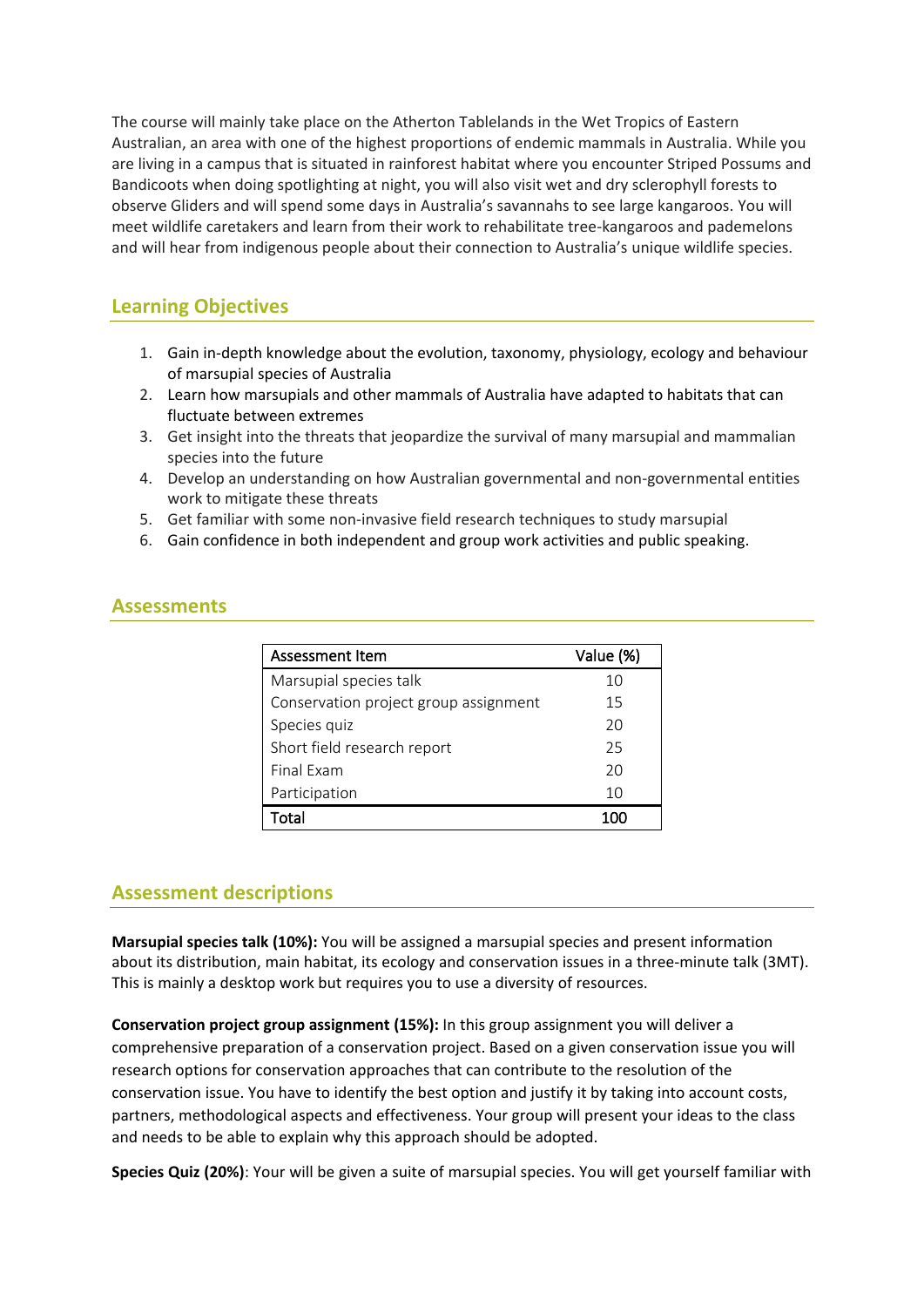some ecological parameters of each of these species such as the type of habitat it lives in, the ecological service it provides, its activity rhythm and conservation status. In a short quiz you will be tested on some of the species and their parameters.

**Short Field Research Report (25%)**: We will visit some restored habitats on the Atherton Tablelands and will collect data on the colonization of these habitats by mammals. You are required to prepare a short report outlining the importance of restored habitat for the conservation of one of the selected species, the field research site, the methods used and the results.

**Final Exam (20%):** During the final exam you will be tested on material presented in lectures, field lectures and excursions. Answering questions will require critical and analytical thinking across the various teaching units.

Grade corrections in any of the above items should be requested in writing at least 24 hours after assignments are returned. No corrections will be considered afterwards.

## **Grading Scheme**

| A  | 95.00 - 100.00% | B+ | 86.00 - 89.99% | ⊥ C+ | 76.00 - 79.99% | $60.00 - 69.99\%$ |
|----|-----------------|----|----------------|------|----------------|-------------------|
| A- | 90.00 - 94.99%  | B  | 83.00 - 85.99% |      | 73.00 - 75.99% | $0.00 - 59.99\%$  |
|    |                 | В- | 80.00 - 82.99% | - C  | 70.00 - 72.99% |                   |

### **General Reminders**

**Plagiarism:** Using the ideas and material of others without giving due credit, is cheating and will not be tolerated. A grade of zero will be assigned if anyone is caught cheating or aiding another person to cheat either actively or passively (e.g., allowing someone to look at your exam).

**Deadlines** for written and oral assignments are instated to promote equity among students and to allow faculty ample time to review and return assignments before others are due. As such, deadlines are firm and extensions will only be considered under extenuating circumstances. If you believe that you have been prevented from completing your work on time for reasons beyond your control (e.g. illness), make sure that you discuss this with the relevant faculty member as soon as possible, and certainly before the assignment is due. Late assignments will incur a penalty proportional to the length of time that they are late. This means an assignment that is one day late when students were given two days to work on it will have 50% of total points removed from the grade awarded for that assignment, and an assignment that is 2 hours late when two full days (16 hrs) were allocated to work on it will have 12.5% of total points removed from the grade.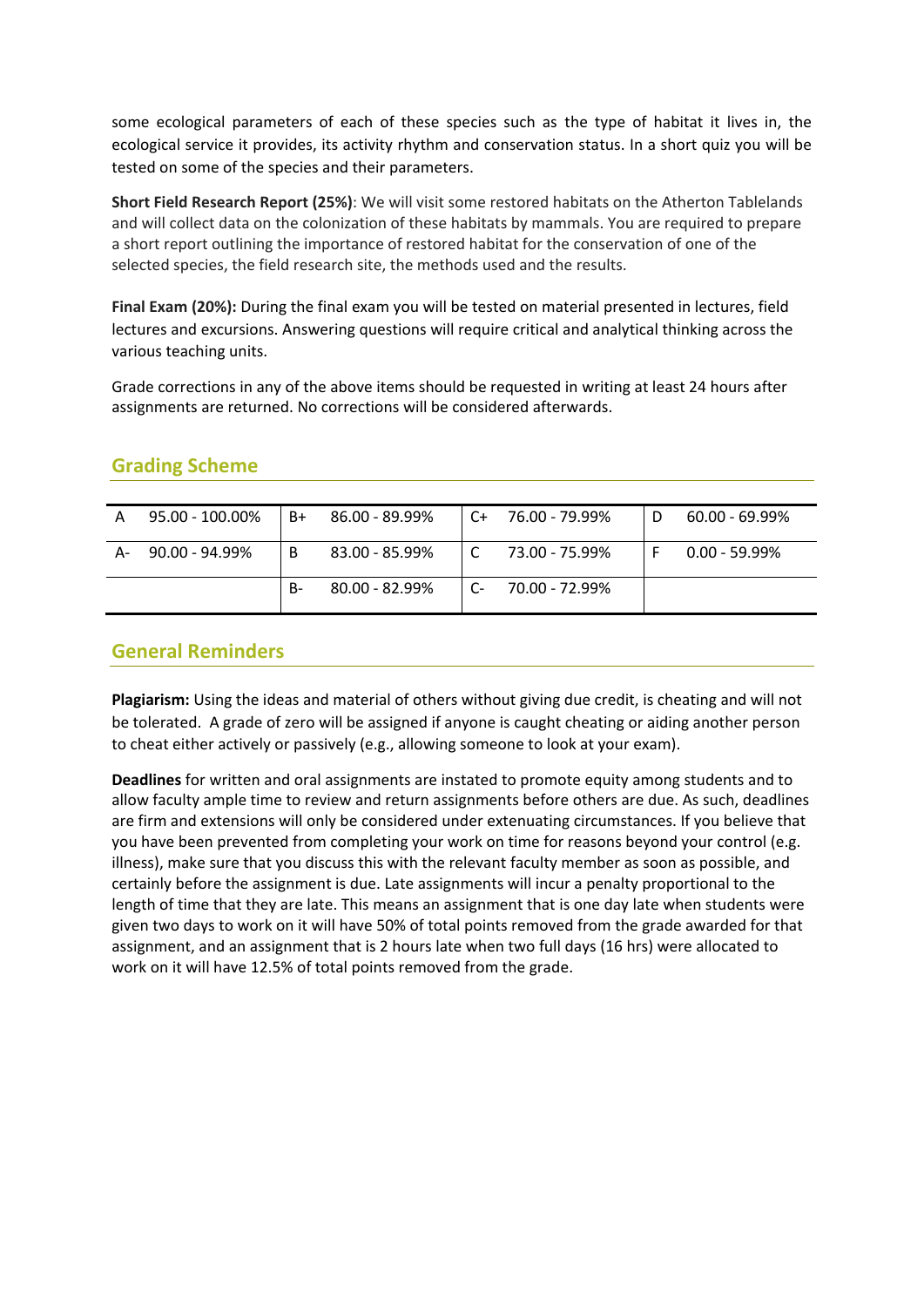### **Course components**

The column Readings contains suggestions to deepen and expand the knowledge. **Compulsory reading material (indicated below in bold) is provided as Pdf files on the Student Drive.**

**AS:** Assignment**; L:** Lectures, **FL:** Field Lectures, **FEX:** Field Exercise, **FLAB:** Field Lab, **EX**: Exam, **REV:** Review, **GL:** Guest Lecture, **EXC**: Excursion

| Code           | <b>Titles of Lectures /Field</b>                                                                                                                                                                                                                                                                                                                      | <b>Time</b> | <b>Type</b> | <b>Readings</b> (will be provided on student drive                                                                                                                                                                                                                                                                                                                                                                                                                                                                                                                  |
|----------------|-------------------------------------------------------------------------------------------------------------------------------------------------------------------------------------------------------------------------------------------------------------------------------------------------------------------------------------------------------|-------------|-------------|---------------------------------------------------------------------------------------------------------------------------------------------------------------------------------------------------------------------------------------------------------------------------------------------------------------------------------------------------------------------------------------------------------------------------------------------------------------------------------------------------------------------------------------------------------------------|
|                | <b>Exercises</b>                                                                                                                                                                                                                                                                                                                                      | (hrs.)      |             | if not indicated otherwise)                                                                                                                                                                                                                                                                                                                                                                                                                                                                                                                                         |
|                |                                                                                                                                                                                                                                                                                                                                                       |             |             |                                                                                                                                                                                                                                                                                                                                                                                                                                                                                                                                                                     |
| $\mathbf{1}$   | <b>Course Overview</b><br>This lecture will introduce you<br>to the course components and<br>the resources available to make<br>the course a successful and<br>enjoyable one for you.                                                                                                                                                                 | 1.0         | L           | Geyle, H. M., J. C. Z. Woinarski, G. B.<br>Baker, C. R. Dickman, G. Dutson, D. O.<br>Fisher, H. Ford, M. Holdsworth, M. E.<br>Jones, A. Kutt, S. Legge, I. Leiper, R. Loyn,<br>B. P. Murphy, P. Menkhorst, A. E. Reside,<br>E. G. Ritchie, F. E. Roberts, R. Tingley, and<br>S. T. Garnett. (2018) Quantifying extinction<br>risk and forecasting the number of<br>impending Australian bird and mammal<br>extinctions. Pacific Conservation Biology<br>24:157-167.<br>Tyndale-Biscoe, C.H., (2005) Life of<br>marsupials. CSIRO Publishing (CRS Library<br>MAM042) |
|                |                                                                                                                                                                                                                                                                                                                                                       |             |             | Armati, P. J., Dickman, C. R., & Hume, I. D.<br>(Eds.). (2006) Marsupials. Cambridge<br>University Press. (Faculty office)<br>Ward, M., Barmand, S., Watson, J., &                                                                                                                                                                                                                                                                                                                                                                                                  |
|                |                                                                                                                                                                                                                                                                                                                                                       |             |             | Williams, B. (2021) Australia faces<br>environmental crisis. Science, 371(6534),<br>1115-1116.                                                                                                                                                                                                                                                                                                                                                                                                                                                                      |
| $\overline{2}$ | <b>Evolution and Biogeography of</b><br><b>Australian mammals</b>                                                                                                                                                                                                                                                                                     | 2.0         |             | Johnson, D. (2004) The Geology of<br>Australia.- Cambridge University<br>Press, 276pp. (Faculty office)                                                                                                                                                                                                                                                                                                                                                                                                                                                             |
|                | This lecture will dive into the<br>geological history of the<br>Australian continent, the origin<br>of marsupials and factors that<br>influenced the diversification of<br>Australian marsupial and other<br>mammalian species. You will be<br>introduced to some of the<br>ancient types of marsupials<br>that inhabited the Australian<br>landmass. |             |             | Stephensons, P.J. (1989) Rocks and<br>Landscapes of the Cairns District.- Qld<br>Dept. of Mines (CRS Library ECO081)                                                                                                                                                                                                                                                                                                                                                                                                                                                |
|                |                                                                                                                                                                                                                                                                                                                                                       |             | L           | Black, K.H., Archer, M., Hand, S.J. and<br>Godthelp, H. (2012) The rise of Australian<br>marsupials: a synopsis of biostratigraphic,<br>phylogenetic, palaeoecologic and<br>palaeobiogeographic understanding.<br>In Earth and life (pp. 983-1078). Springer,<br>Dordrecht.                                                                                                                                                                                                                                                                                         |
|                |                                                                                                                                                                                                                                                                                                                                                       |             |             | Rule, S., Brook, B. W., Haberle, S. G.,<br>Turney, C. S., Kershaw, A. P., and<br>Johnson, C. N. (2012) The aftermath of<br>megafaunal extinction: ecosystem<br>transformation in Pleistocene<br>Australia. Science, 335(6075), 1483-1486.                                                                                                                                                                                                                                                                                                                           |
|                |                                                                                                                                                                                                                                                                                                                                                       |             |             | Archer, M., Brammal, J., Field, J., Hand, S.<br>J., and Hook, C. (2002) The Evolution of<br>Australia: 110 million years of<br>change. Sydney: Australian Museum.<br>(Faculty office)                                                                                                                                                                                                                                                                                                                                                                               |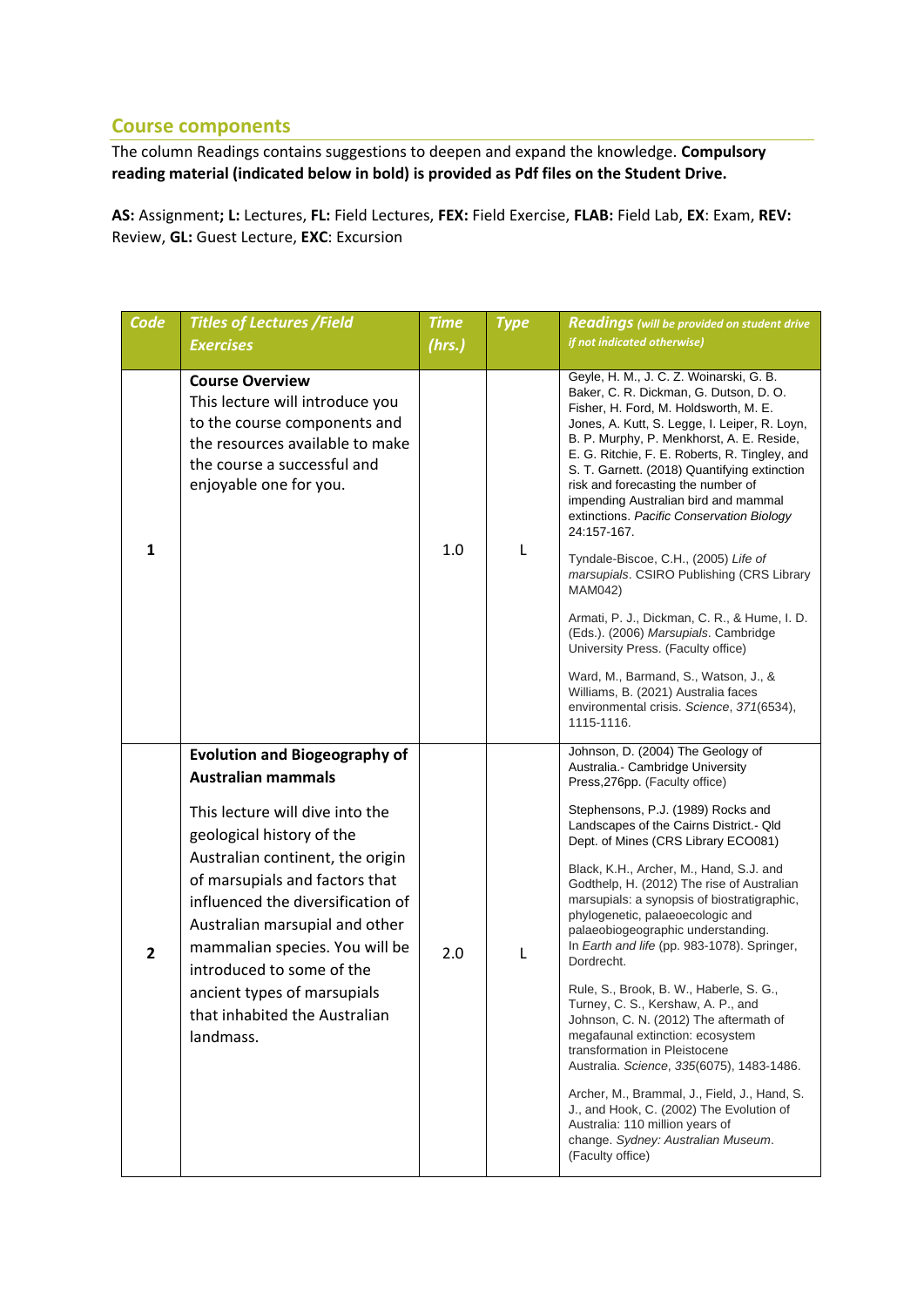| Code | <b>Titles of Lectures /Field</b><br><b>Exercises</b>                                                                                                                                                                                                                                                          | <b>Time</b><br>(hrs.) | <b>Type</b> | <b>Readings</b> (will be provided on student drive<br>if not indicated otherwise)                                                                                                                                                                                                                                                                                                                                           |
|------|---------------------------------------------------------------------------------------------------------------------------------------------------------------------------------------------------------------------------------------------------------------------------------------------------------------|-----------------------|-------------|-----------------------------------------------------------------------------------------------------------------------------------------------------------------------------------------------------------------------------------------------------------------------------------------------------------------------------------------------------------------------------------------------------------------------------|
|      |                                                                                                                                                                                                                                                                                                               |                       |             |                                                                                                                                                                                                                                                                                                                                                                                                                             |
|      |                                                                                                                                                                                                                                                                                                               |                       |             |                                                                                                                                                                                                                                                                                                                                                                                                                             |
| 3    | <b>Physiology of marsupials</b><br>This lecture will define<br>marsupials in their<br>physiological uniqueness that<br>makes them adaptable to many<br>of the extreme and fluctuating<br>conditions of Australian<br>ecosystems.                                                                              | 1.0                   | L           | Tyndale-Biscoe, C.H. (2005) Life of<br>marsupials. Csiro Publishing (CRS Library<br>MAM042)<br>Armati, P. J., Dickman, C. R., & Hume, I. D.<br>(Eds.). (2006) Marsupials. Cambridge<br>University Press. (Faculty office)<br>Gemmell, R. T., Veitch, C. and Nelson, J.<br>(2002) Birth in marsupials. Comparative<br>Biochemistry and Physiology Part B:<br>Biochemistry and Molecular Biology, 131(4),<br>621-630.         |
| 4    | The diversity of marsupials<br>While marsupials have some<br>features in common, they are<br>quite diverse in other ways.<br>Taxonomists have used various<br>features to develop a<br>classification system of<br>marsupials and we will explore<br>where all the different<br>Australian marsupials fit it. | 1.0                   | L           | Menkhorst, P. and Knight, F. (2004) Field<br>guide to the mammals of Australia. Oxford<br>University Press (CRS Library)<br>Wildlife of Tropical North Queensland;<br>Cooktown to Mackay, Queensland Museum<br>(2000) (CRS Library TRF 066)<br>Cardillo, M., Bininda-Emonds, O. R.,<br>Boakes, E. and Purvis, A. (2004) A species-<br>level phylogenetic supertree of<br>marsupials. Journal of Zoology, 264(1), 11-<br>31. |
| 5    | <b>Marsupial Species Talk</b><br>You will be assigned a<br>marsupial species and will<br>present information about its<br>distribution, main habitat, its<br>ecology and conservation<br>issues in a 3MT<br>Contact your faculties for help.                                                                  | 3.0                   | AS          |                                                                                                                                                                                                                                                                                                                                                                                                                             |
| 6    | <b>Marsupials in Indigenous</b><br>connections to the Australian<br>land<br>During a yarn around a fire<br>representatives of the local<br>Aboriginal tribe (mob) will tell<br>you some stories that show<br>their connections to the land<br>and its wildlife                                                | 2.0                   | GL          | Mulvaney, K. (2009) Dating the Dreaming:<br>extinct fauna in the petroglyphs of the<br>Pilbara region, Western<br>Australia. Archaeology in Oceania, 44(S1),<br>40-48.                                                                                                                                                                                                                                                      |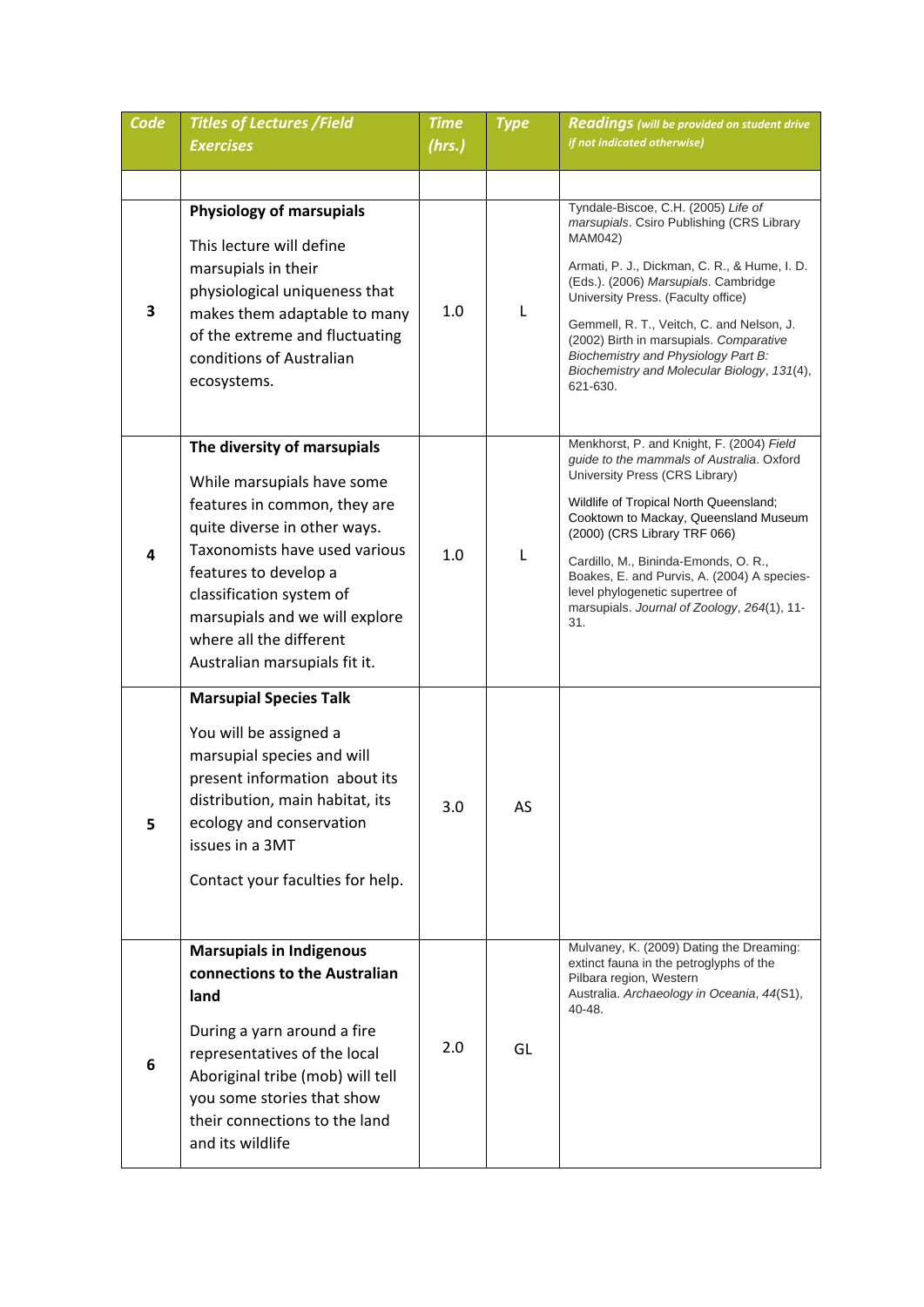| Code                    | <b>Titles of Lectures / Field</b><br><b>Exercises</b>                                                                                                                                                                                                                                                    | <b>Time</b> | <b>Type</b> | <b>Readings</b> (will be provided on student drive<br>if not indicated otherwise)                                                                                                                                                                                                                                                                                                                                                                                                                                                                                                                                                                                                                                                                                                                                                                                                                                                                                                                                                                        |
|-------------------------|----------------------------------------------------------------------------------------------------------------------------------------------------------------------------------------------------------------------------------------------------------------------------------------------------------|-------------|-------------|----------------------------------------------------------------------------------------------------------------------------------------------------------------------------------------------------------------------------------------------------------------------------------------------------------------------------------------------------------------------------------------------------------------------------------------------------------------------------------------------------------------------------------------------------------------------------------------------------------------------------------------------------------------------------------------------------------------------------------------------------------------------------------------------------------------------------------------------------------------------------------------------------------------------------------------------------------------------------------------------------------------------------------------------------------|
|                         |                                                                                                                                                                                                                                                                                                          | (hrs.)      |             |                                                                                                                                                                                                                                                                                                                                                                                                                                                                                                                                                                                                                                                                                                                                                                                                                                                                                                                                                                                                                                                          |
| $\overline{\mathbf{z}}$ | <b>Species Quiz</b>                                                                                                                                                                                                                                                                                      | 0.5         | AS          |                                                                                                                                                                                                                                                                                                                                                                                                                                                                                                                                                                                                                                                                                                                                                                                                                                                                                                                                                                                                                                                          |
| 8                       | Field Lab Course (three parts):<br>You will learn animal<br>observation techniques and<br>how to analyze observational<br>data. You will be introduced to<br>invasive and non-invasive field<br>methods for Australian<br>mammals and you will become<br>familiar with the technique of<br>spotlighting. | 4.0         | <b>FLAB</b> | Henderson (2003) Practical Methods in<br>Ecology; (CRS Library ECO075)<br>Lindenmayer, D. B., Cunningham, R. B.,<br>Donnelly, C. F., Incoll, R. D., Pope, M. L.,<br>Tribolet, C. R.,  and Welsh, A. H. (2001)<br>How effective is spotlighting for detecting<br>the greater glider (Petauroides<br>volans)?. Wildlife Research, 28(1), 105-109.<br>Fuller, S., Axel, A. C., Tucker, D. and Gage,<br>S. H. (2015) Connecting soundscape to<br>landscape: Which acoustic index best<br>describes landscape<br>configuration?. Ecological Indicators, 58,<br>207-215.<br>Zemanova, M. A. (2020) Towards more<br>compassionate wildlife research through the<br>3Rs principles: moving from invasive to<br>non-invasive methods. Wildlife<br>Biology, 2020(1).<br>Heise-Pavlov S., McGreevy, T.J. and<br>Burchill, S. (2020) Using non-invasive<br>techniques to study tree-kangaroos. In:<br>Tree Kangaroos - Science and<br>Conservation (eds Dabek, L., Valentine, P.,<br>Blessington, J., and Schwartz, K. R.) pp.<br>407-429. Elsevier, Academic Press. |
| 9                       | Care for our mammalian<br>wildlife<br>Mammals of the Atherton<br>Tablelands often fall victim to<br>vehicle strikes and introduced<br>predators. We will visit wildlife<br>caretakers to hear about their<br>efforts to rehabilitate injured<br>animals and to prepare them<br>for their release         | 2.0         | GL          | Guy, A. J. and P. Banks. (2012) A survey of<br>current rehabilitation practices for native<br>mammals in eastern Australia. Australian<br>Mammalogy 34:108 -118.<br>Moseby, K. E., A. Cameron, and H. A.<br>Crisp. (2012) Can predator avoidance<br>training improve reintroduction outcomes for<br>the greater bilby in arid Australia? Animal<br>Behaviour 83:1011-1021                                                                                                                                                                                                                                                                                                                                                                                                                                                                                                                                                                                                                                                                                |
| 10                      | <b>Marsupials in different</b><br>environments<br>Marsupials have adapted to<br>various and often very<br>fluctuating environments of<br>Australia. Some of these<br>amazing ways to live in deserts<br>and to cope with droughts and<br>fire will be presented in this                                  | 1.0         | L           | Stawski, C., Nowack, J., Körtner, G. and<br>Geiser, F. (2017) A new cue for torpor<br>induction: charcoal, ash and smoke. Journal<br>of Experimental Biology, 220(2), 220-226.<br>Jarman, P. J. and Evans, M. C. (2010)<br>Circadian variation in resource quality: leaf<br>water content and its relevance to eastern<br>grey kangaroo Macropus giganteus and<br>common wombat Vombatus ursinus. Austral<br>Ecology, 35(2), 176-188.<br>Matthews, J. K., Stawski, C., Körtner, G.,<br>Parker, C. A. and Geiser, F. (2017) Torpor                                                                                                                                                                                                                                                                                                                                                                                                                                                                                                                        |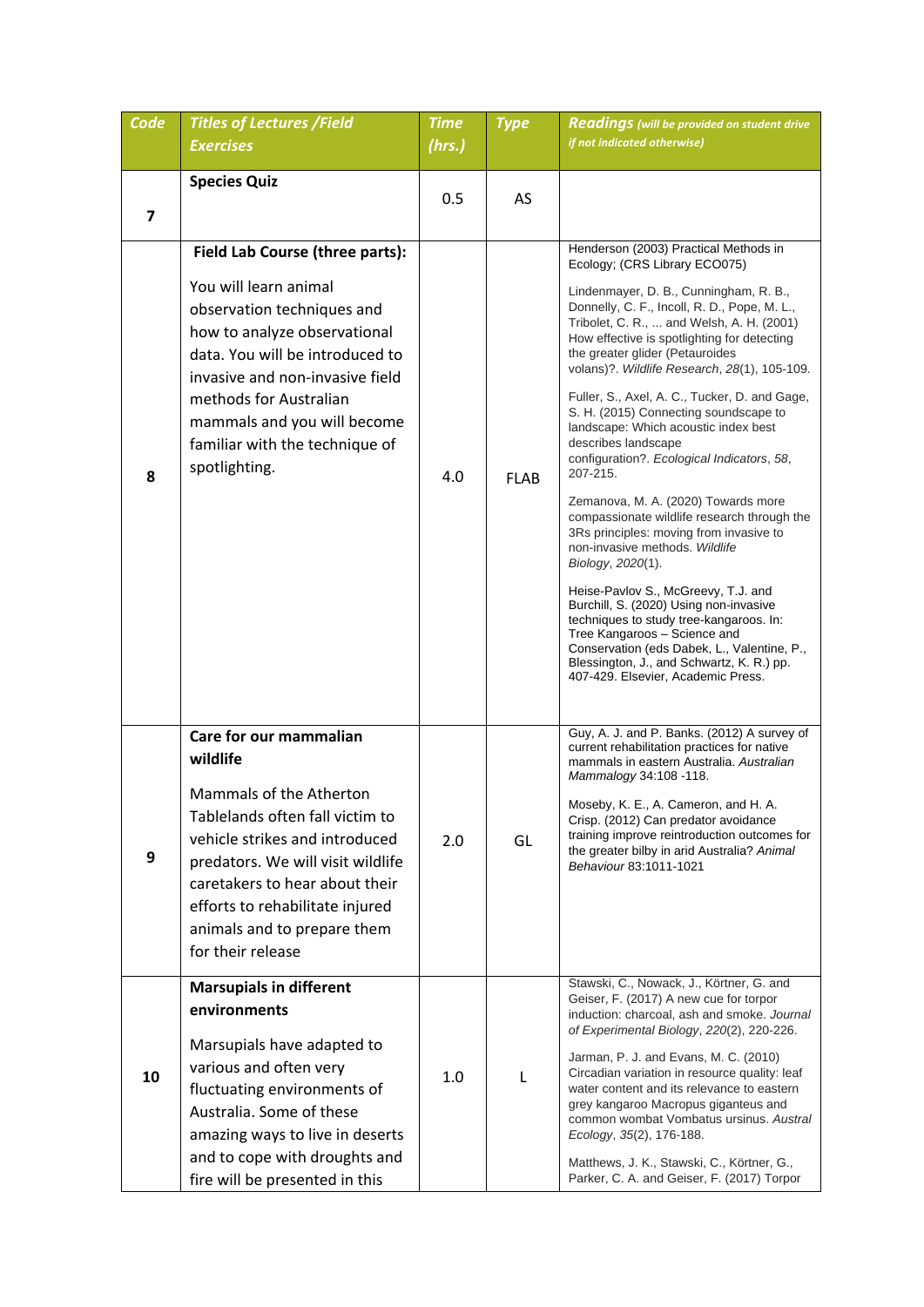| Code | <b>Titles of Lectures /Field</b>                                                                                                                                                                                                                                     | <b>Time</b> | <b>Type</b> | <b>Readings</b> (will be provided on student drive                                                                                                                                                                                                                                                                                                                                                                                                                                                                                                                                                                                                                                                                                                                                                                                                                                                                                                                                                                |
|------|----------------------------------------------------------------------------------------------------------------------------------------------------------------------------------------------------------------------------------------------------------------------|-------------|-------------|-------------------------------------------------------------------------------------------------------------------------------------------------------------------------------------------------------------------------------------------------------------------------------------------------------------------------------------------------------------------------------------------------------------------------------------------------------------------------------------------------------------------------------------------------------------------------------------------------------------------------------------------------------------------------------------------------------------------------------------------------------------------------------------------------------------------------------------------------------------------------------------------------------------------------------------------------------------------------------------------------------------------|
|      | <b>Exercises</b>                                                                                                                                                                                                                                                     | (hrs.)      |             | if not indicated otherwise)                                                                                                                                                                                                                                                                                                                                                                                                                                                                                                                                                                                                                                                                                                                                                                                                                                                                                                                                                                                       |
|      | lecture.                                                                                                                                                                                                                                                             |             |             | and basking after a severe wildfire:<br>mammalian survival strategies in a<br>scorched landscape. Journal of<br>Comparative Physiology B, 187(2), 385-<br>393.<br>Hing, S., Narayan, E., Thompson, R. C. and<br>Godfrey, S. (2014) A review of factors<br>influencing the stress response in Australian<br>marsupials. Conservation Physiology, 2(1).                                                                                                                                                                                                                                                                                                                                                                                                                                                                                                                                                                                                                                                             |
| 11   | <b>Meeting marsupials in</b><br>different habitats of the<br><b>Atherton Tablelands</b><br>We will observing marsupial<br>species in an upland rainforest<br>and see gliders emerging from<br>their dens in wet sclerophyll<br>forests of the Atherton<br>Tablelands | 4.0         | FL-GL       |                                                                                                                                                                                                                                                                                                                                                                                                                                                                                                                                                                                                                                                                                                                                                                                                                                                                                                                                                                                                                   |
| 12   | <b>Marsupials in dry Australian</b><br>environments<br>This excursion takes you to<br>Australia's savanna country<br>where we will meet various<br>species of kangaroos and<br>wallabies, but also will see<br>some traces of Australia's long<br>geological history | 7.0         | <b>EXC</b>  | Jarman, P. and J. Evans, M. C. (2010)<br>Circadian variation in resource quality: leaf<br>water content and its relevance to eastern<br>grey kangaroo Macropus giganteus and<br>common wombat Vombatus ursinus. Austral<br>Ecology, 35(2), 176-188.<br>Matthews, J. K., Stawski, C., Körtner, G.,<br>Parker, C. A. and Geiser, F. (2017) Torpor<br>and basking after a severe wildfire:<br>mammalian survival strategies in a<br>scorched landscape. Journal of<br>Comparative Physiology B, 187(2), 385-<br>393.<br>Renfree, M. B.and Fenelon, J. C. (2017)<br>The enigma of embryonic<br>diapause. Development, 144(18), 3199-<br>3210.<br>Dawson, T. J., Blaney, C. E., Munn, A. J.,<br>Krockenberger, A. and Maloney, S. K.<br>(2000) Thermoregulation by kangaroos from<br>mesic and arid habitats: influence of<br>temperature on routes of heat loss in<br>eastern grey kangaroos (Macropus<br>giganteus) and red kangaroos (Macropus<br>rufus). Physiological and Biochemical<br>Zoology, 73(3), 374-381. |
| 13   | <b>Colonization of restored</b><br>habitat by mammals<br><b>Part 1: Restoration Principles</b><br>You will receive a brief<br>introduction to various<br>restoration methods and                                                                                     | 1.0         | L           | Kanowski, J., Catterall, C.P., Wardell-<br>Johnson, G.W., Proctor, H. and Reis, T.<br>(2003) Development of<br>forest structure on cleared rainforest land in<br>eastern Australia under different styles of<br>reforestation. Forest Ecology and<br>Management 183, 265-280.<br>Wet Tropics Management Authority (2021)<br>State of Wet Tropics 2020-2021 - Growing<br>opportunities - landscape restoration for                                                                                                                                                                                                                                                                                                                                                                                                                                                                                                                                                                                                 |
|      |                                                                                                                                                                                                                                                                      |             |             | biodiversity and ecosystem recovery.                                                                                                                                                                                                                                                                                                                                                                                                                                                                                                                                                                                                                                                                                                                                                                                                                                                                                                                                                                              |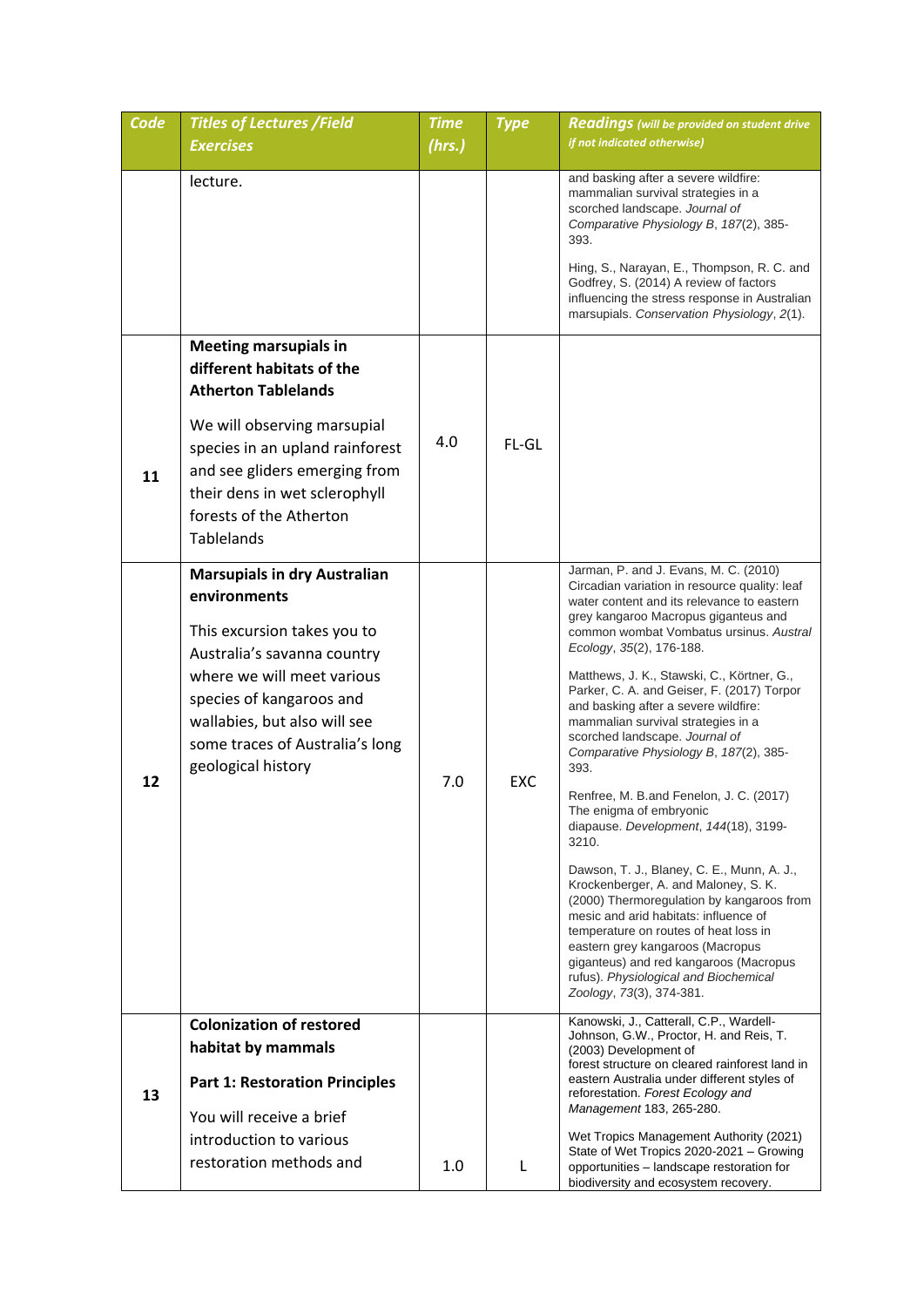| Code | <b>Titles of Lectures /Field</b><br><b>Exercises</b>                                                                                                                                                                                                                                               | <b>Time</b><br>(hrs.) | <b>Type</b>             | <b>Readings</b> (will be provided on student drive<br>if not indicated otherwise)                                                                                                                                                                                                                                                                                                                                                                                                                                                                                                                                                                                                                                                                                                                                                                                                                                                                                                                                                                                                                                                                                                                                                                                                               |
|------|----------------------------------------------------------------------------------------------------------------------------------------------------------------------------------------------------------------------------------------------------------------------------------------------------|-----------------------|-------------------------|-------------------------------------------------------------------------------------------------------------------------------------------------------------------------------------------------------------------------------------------------------------------------------------------------------------------------------------------------------------------------------------------------------------------------------------------------------------------------------------------------------------------------------------------------------------------------------------------------------------------------------------------------------------------------------------------------------------------------------------------------------------------------------------------------------------------------------------------------------------------------------------------------------------------------------------------------------------------------------------------------------------------------------------------------------------------------------------------------------------------------------------------------------------------------------------------------------------------------------------------------------------------------------------------------|
|      |                                                                                                                                                                                                                                                                                                    |                       |                         |                                                                                                                                                                                                                                                                                                                                                                                                                                                                                                                                                                                                                                                                                                                                                                                                                                                                                                                                                                                                                                                                                                                                                                                                                                                                                                 |
|      | barriers to restoration<br>Part 2: Data collection at<br>various restoration sites<br>You will collect data on the<br>colonization of various<br>restoration sites by mammals<br>using non-invasive methods.                                                                                       | 7.0                   | $\ddot{}$<br><b>FEX</b> | Available from www.wettropics.gov.au<br>Tucker, N.I. and Simmons, T. (2009)<br>Restoring a rainforest habitat linkage in<br>north Queensland: Donaghy's Corridor.<br><b>Ecological Management and Restoration</b><br>10(2): 98-112.<br>Goosem, S. and Tucker, N.I.J. (2013)<br>Repairing the Rainforest (second edition).<br>Wet Tropics Management Authority and<br>Biotropica Australia Pty. Ltd. Cairns. (CRS<br>Library)<br>Heise-Pavlov, S.; Rhinier, J. and Burchill, S.<br>(2018) The use of a replanted riparian<br>habitat by the Lumholtz's tree-kangaroo<br>(Dendrolagus lumholtzi). - Ecological<br>Management and Restoration 19: 76-80.<br>Lawes, M. J., Moore, A. M., Andersen, A.<br>N., Preece, N. D. and Franklin, D. C. (2017)<br>Ants as ecological indicators of rainforest<br>restoration: Community convergence and<br>the development of an Ant Forest Indicator<br>Index in the Australian wet tropics. Ecology<br>and evolution, 7(20), 8442-8455.<br>Svenning, J. C. (2020) Rewilding should be<br>central to global restoration efforts. One<br>Earth, 3(6), 657-660.<br>Hale, R., Blumstein, D. T., Mac Nally, R.<br>and Swearer, S. E. (2020) Harnessing<br>knowledge of animal behavior to improve<br>habitat restoration<br>outcomes. Ecosphere, 11(4), e03104. |
| 14   | <b>Short Field Research Report:</b><br>You are required to prepare a<br>short report outlining the<br>importance of restored habitat<br>for the conservation of one<br>selected species, the field<br>research sites we visited, the<br>methods used and the results.<br>Contact faculty for help. | 3.0                   | AS                      |                                                                                                                                                                                                                                                                                                                                                                                                                                                                                                                                                                                                                                                                                                                                                                                                                                                                                                                                                                                                                                                                                                                                                                                                                                                                                                 |
| 15   | <b>Brief introduction in scientific</b><br>writing principles, basic<br>statistical analyses and graph<br>development<br>You will be given some tools to<br>analyse the collected field data<br>and to prepare a well-written<br>report.                                                           | 2.0                   | L                       |                                                                                                                                                                                                                                                                                                                                                                                                                                                                                                                                                                                                                                                                                                                                                                                                                                                                                                                                                                                                                                                                                                                                                                                                                                                                                                 |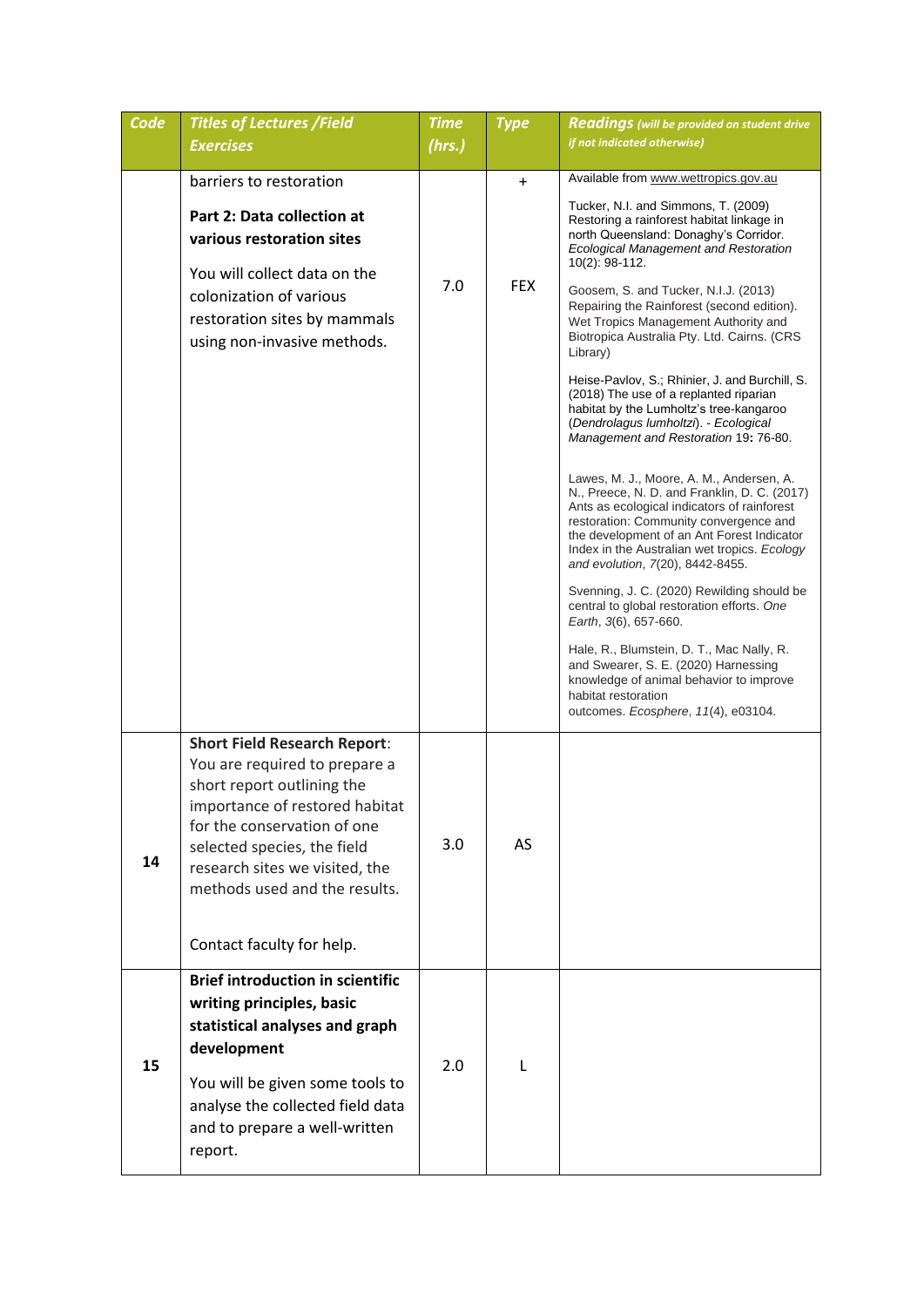| Code | <b>Titles of Lectures /Field</b>                                                                                                                                                                                                                                                                                                                                                                                                                                                                                                                                                                                                                    | <b>Time</b> | <b>Type</b>                  | <b>Readings</b> (will be provided on student drive                                                                                                                                                                                                                                                                                                                                                                                                                                                                                                                                                                                                                                                                                                                                                                            |
|------|-----------------------------------------------------------------------------------------------------------------------------------------------------------------------------------------------------------------------------------------------------------------------------------------------------------------------------------------------------------------------------------------------------------------------------------------------------------------------------------------------------------------------------------------------------------------------------------------------------------------------------------------------------|-------------|------------------------------|-------------------------------------------------------------------------------------------------------------------------------------------------------------------------------------------------------------------------------------------------------------------------------------------------------------------------------------------------------------------------------------------------------------------------------------------------------------------------------------------------------------------------------------------------------------------------------------------------------------------------------------------------------------------------------------------------------------------------------------------------------------------------------------------------------------------------------|
|      | <b>Exercises</b>                                                                                                                                                                                                                                                                                                                                                                                                                                                                                                                                                                                                                                    | (hrs.)      |                              | if not indicated otherwise)                                                                                                                                                                                                                                                                                                                                                                                                                                                                                                                                                                                                                                                                                                                                                                                                   |
| 16   | Threats to marsupials:<br>Part 1: Habitat loss and<br>fragmentation<br>Habitat loss and fragmentation<br>have profound impacts on<br>ecological communities and on<br>populations of marsupials. You<br>will first hear about the theory<br>of fragmentation and will then<br>be presented with an example<br>how fragmentation of the<br>Atherton Tablelands affects a<br>marsupial and what can be<br>done to mitigate these effects.<br>In a corresponding field<br>lecture we will visit some of<br>the fragments on the<br>Tablelands and identify the<br>various effects of<br>fragmentation on once<br>continuous rainforest<br>communities. | 4.0         | L and<br>GL and<br><b>FL</b> | Wintle, B. A., Kujala, H., Whitehead, A.,<br>Cameron, A., Veloz, S., Kukkala, A.,  and<br>Bekessy, S. A. (2019) Global synthesis of<br>conservation studies reveals the importance<br>of small habitat patches for<br>biodiversity. Proceedings of the National<br>Academy of Sciences, 116(3), 909-914.<br>Heise-Pavlov, S. and Gillanders, A. (2016)<br>Exploring the use of a fragmented<br>landscape by a large arboreal marsupial<br>using incidental sighting records from<br>community members.- Pacific Conservation<br>Biology 22: 386-398<br>Villard, M. A. and Metzger, J. P. (2014)<br>Beyond the fragmentation debate: a<br>conceptual model to predict when habitat<br>configuration really matters. Journal of<br>Applied Ecology, 51(2), 309-318.                                                             |
| 17   | Threats to marsupials:<br><b>Part 2: Invasive Animal Species</b><br>We learn about the impacts of<br>invasive species on Australia's<br>marsupials and potential<br>reasons of these impacts.                                                                                                                                                                                                                                                                                                                                                                                                                                                       | 1.0         | L                            | Harrison, D.A. and Congdon, B.C. (2002)<br>Wet Tropics Vertebrate Pest Risk<br>Assessment Scheme.- CRC, Cairns,<br>chapters 1.2.1; 2.1 and 2.2<br>Woinarski, J., A. A. Burbidge, and P. L.<br>NHarrison. (2015) Ongoing unraveling of a<br>continental fauna: decline and extinction of<br>Australian mammals since European<br>settlement. PNAS 112:4531-4540.<br>Heise-Pavlov S. and Bradley, A. (2021)<br>When ancestry haunts - can evolutionary<br>links to ancestors affect vulnerability of<br>Australian prey to introduced predators. -<br>Australian Mammalogy, 44(1) 98-108<br>Vernes, K., Dennis, A. and Winter, J. (2001)<br>Mammalian Diet and Broad Hunting<br>Strategy of the Dingo (Canis familiaris<br>dingo) in the Wet Tropical Rain Forests of<br>Northeastern Australia. Biotropica, 33(2),<br>339-345. |
|      | Threats to marsupials:<br>Part 3: Climate change and its<br>impact on Australian<br>marsupials                                                                                                                                                                                                                                                                                                                                                                                                                                                                                                                                                      |             |                              | Williams, S. E., Bolitho, E. E. and Fox, S.<br>(2003) Climate change in Australian tropical<br>rainforests: an impending environmental<br>catastrophe. Proceedings of the Royal<br>Society of London. Series B: Biological<br>Sciences, 270(1527), 1887-1892.<br>Wagner, B., Baker, P. J., Stewart, S. B.,<br>Lumsden, L. F., Nelson, J. L., Cripps, J. K.,                                                                                                                                                                                                                                                                                                                                                                                                                                                                   |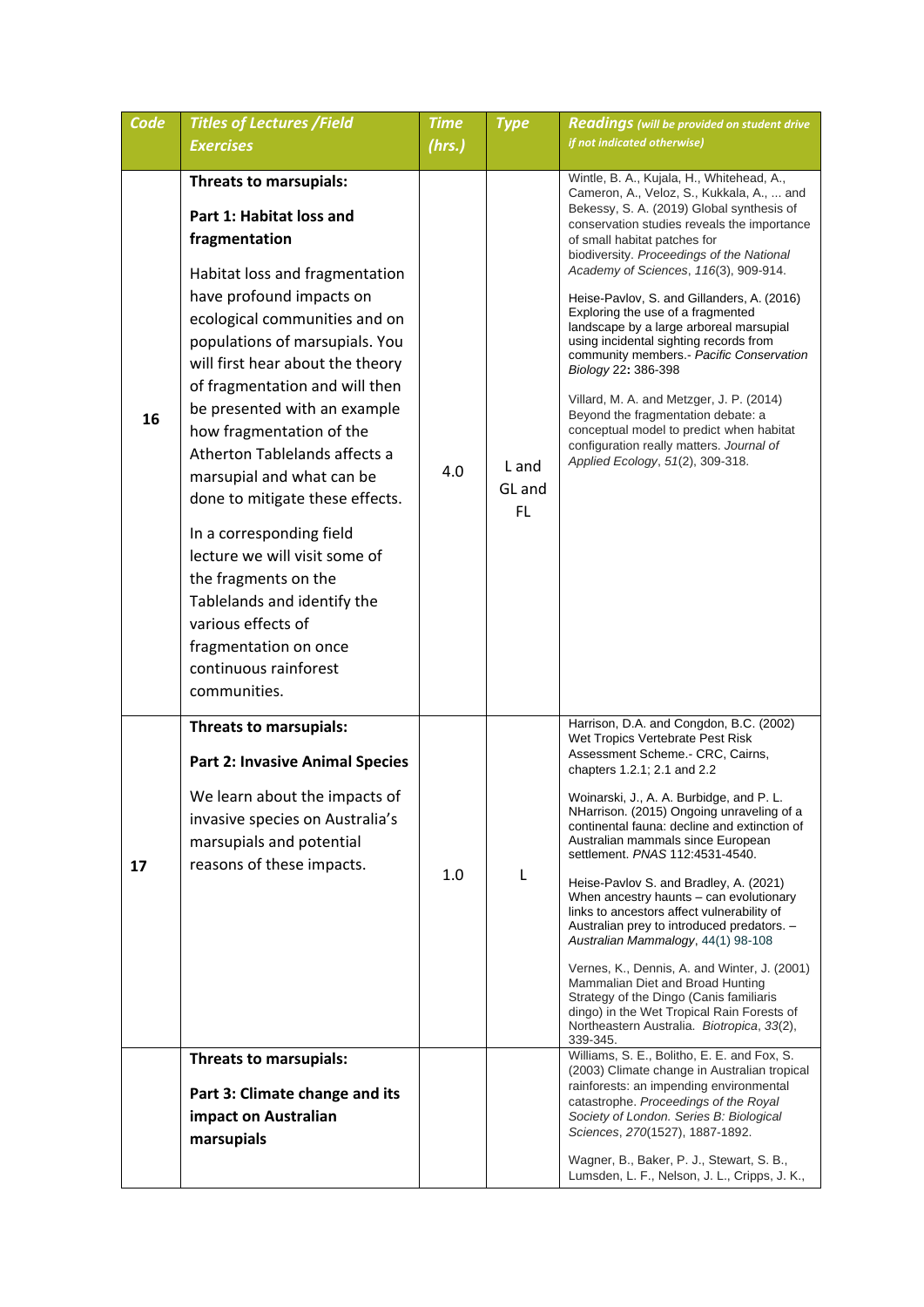| Code | <b>Titles of Lectures /Field</b><br><b>Exercises</b>                                                                                                                                                                                                                                                                                                       | <b>Time</b><br>(hrs.) | <b>Type</b> | <b>Readings</b> (will be provided on student drive<br>if not indicated otherwise)                                                                                                                                                                                                                                                                                                                                                                                                                                                                                                                                                                                                                                                                                                                                                                                                                                                                                                                                                                            |
|------|------------------------------------------------------------------------------------------------------------------------------------------------------------------------------------------------------------------------------------------------------------------------------------------------------------------------------------------------------------|-----------------------|-------------|--------------------------------------------------------------------------------------------------------------------------------------------------------------------------------------------------------------------------------------------------------------------------------------------------------------------------------------------------------------------------------------------------------------------------------------------------------------------------------------------------------------------------------------------------------------------------------------------------------------------------------------------------------------------------------------------------------------------------------------------------------------------------------------------------------------------------------------------------------------------------------------------------------------------------------------------------------------------------------------------------------------------------------------------------------------|
| 18   | Some of the marsupials that<br>live in upland rainforest will<br>soon be the first victims of<br>rising temperatures due to<br>climate change. You will be<br>introduced to some predictions<br>of climate changes in Australia,<br>how these changes affect<br>different habitats and how<br>marsupials are particularly<br>affected.                     | 2.0                   | GL          | and Nitschke, C. R. (2020) Climate<br>change drives habitat contraction of a<br>nocturnal arboreal marsupial at its<br>physiological limits. Ecosphere, 11(10),<br>e03262.<br>Meade, J., VanDerWal, J., Storlie, C.,<br>Williams, S., Gourret, A., Krockenberger, A.<br>and Welbergen, J. A. (2018) Substantial<br>reduction in thermo-suitable microhabitat for<br>a rainforest marsupial under climate<br>change. Biology letters, 14(12), 20180189.<br>Mella, V. S., McArthur, C., Krockenberger,<br>M. B., Frend, R. and Crowther, M. S. (2019)<br>Needing a drink: rainfall and temperature<br>drive the use of free water by a threatened<br>arboreal folivore. PLoS One, 14(5),<br>e0216964.                                                                                                                                                                                                                                                                                                                                                          |
| 19   | Threats to marsupials:<br>Part 4: Example Lumholtz'<br>tree-kangaroos<br>In this lecture the impact of<br>various threats to populations<br>and health of the endemic<br>Lumholtz' tree-kangaroo on the<br>Atherton Tablelands will be<br>discussed                                                                                                        | 1.5                   | L           | Heise-Pavlov, S. (2017) Current knowledge<br>of the behavioural ecology of Lumholtz's<br>tree-kangaroo (Dendrolagus lumholtzi). -<br>Pacific Conservation Biology 23: 231-239.<br>Shima, A. L., Gillieson, D. S., Crowley, G.<br>M., Dwyer, R. G., and Berger, L. (2018)<br>Factors affecting the mortality of Lumholtz's<br>tree-kangaroo (Dendrolagus lumholtzi) by<br>vehicle strike. Wildlife Research, 45(6), 559-<br>569.<br>Heise-Pavlov S. and Procter-Gray E. (2020)<br>How an understanding of Lumholtz's Tree<br>Kangaroo behavioral ecology can assist<br>conservation. In: Tree Kangaroos - Science<br>and Conservation (eds Dabek, L.,<br>Valentine, P., Blessington, J., and<br>Schwartz, K. R.) pp. 85-107. Elsevier,<br><b>Academic Press</b>                                                                                                                                                                                                                                                                                               |
| 20   | <b>Conservation of Australia's</b><br>mammals<br>Part 1: The role of federal,<br>state and local governments<br>and their legislation<br>You will hear about some of<br>Australia's conservation<br>legislation and policies, their<br>pro and cons and where<br>Australia's conservation<br>strategies are in comparison to<br>other developed countries. | 2.0                   | L           | Woinarski, J. C., S. T. Garnett, S. M. Legge,<br>and D. B. Lindenmayer. (2016) The<br>contribution of policy, law, management,<br>research, and advocacy failings to the<br>recent extinctions of three Australian<br>vertebrate species. Conservation Biology<br>$31:13-23.$<br>Ziembicki, M. R., Woinarski, J. C., Webb, J.<br>K., Vanderduys, E., Tuft, K., Smith, J.,<br>and Burbidge, A. A. (2015) Stemming the<br>tide: progress towards resolving the causes<br>of decline and implementing management<br>responses for the disappearing mammal<br>fauna of northern Australia. Therya, 6(1),<br>169-225.<br>The Australian Government's Threatened<br>Species Strategy 2021-2031 DAWE 2021,<br>Department of Agriculture, Water and the<br>Environment, Canberra, April. CC BY 4.0.<br>ISBN 978-1-76003-397-2; This publication is<br>available at awe.gov.au/publications.<br>Heise-Pavlov, S. (2019) Improving the<br>management of Australia's biodiversity<br>through better synergy between private and<br>public protected areas-a response to |